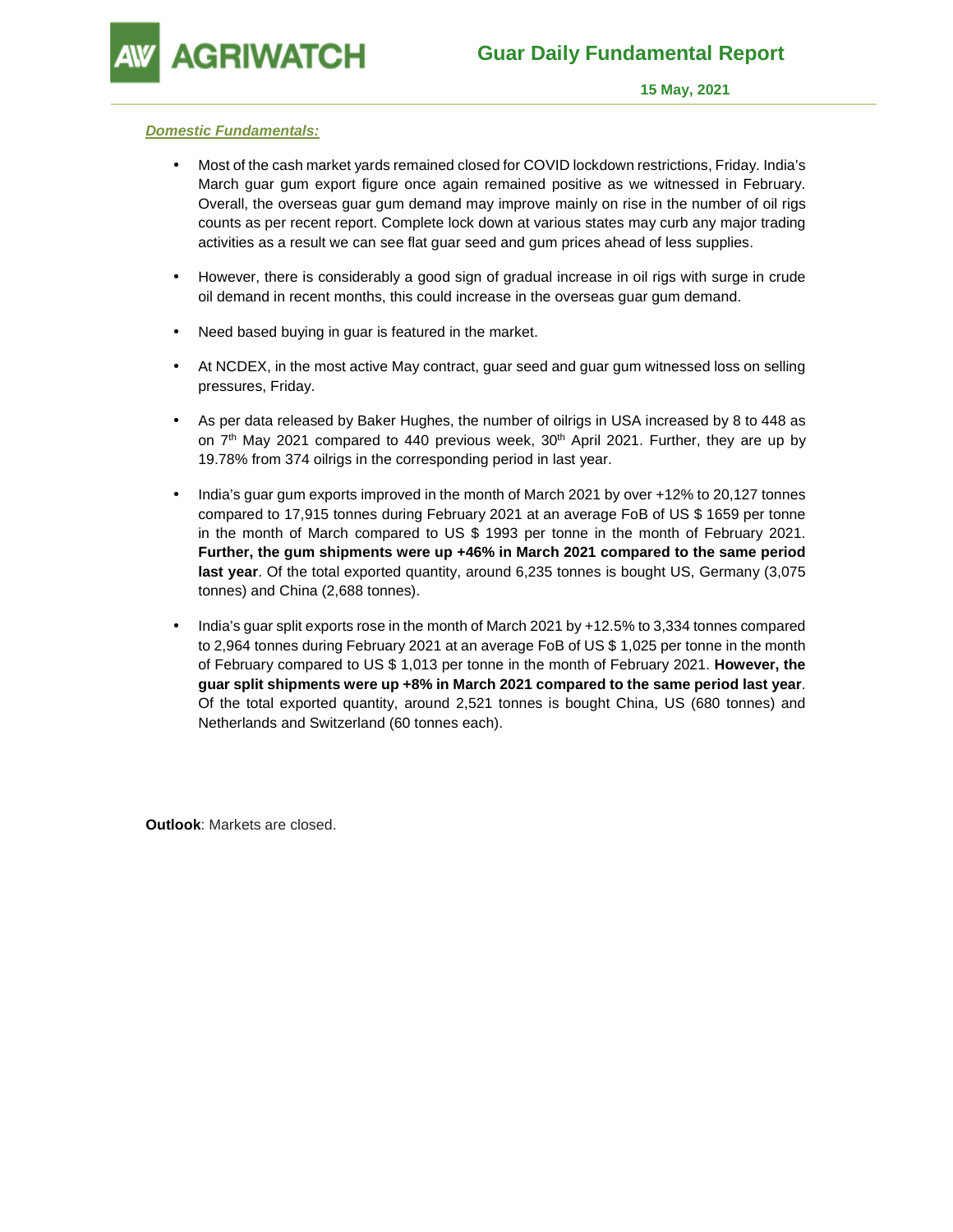# **AW AGRIWATCH**

## **Guar Daily Fundamental Report**

 **15 May, 2021** 

| <b>Guar Seed</b> |          |      |      |      |       |        |                |       |             |
|------------------|----------|------|------|------|-------|--------|----------------|-------|-------------|
| <b>Contract</b>  | $+/-$ \$ | Open | High | Low  | Close | Volume | Vol.<br>Change | Οl    | O<br>Change |
| <b>Mav-21</b>    | $-1.57$  | 4338 | 4338 | 4270 | 4270  | 3330   | 1455           | 4910  | $-2675$     |
| <b>Jun-21</b>    | $-1.14$  | 4390 | 4390 | 4333 | 4340  | 23600  | 19060          | 64110 | 110         |

| <b>Guar Gum</b> |          |      |      |      |       |        |                |       |              |
|-----------------|----------|------|------|------|-------|--------|----------------|-------|--------------|
| <b>Contract</b> | $+/-$ \$ | Open | High | Low  | Close | Volume | Vol.<br>Change | Οl    | ŐI<br>Change |
| $Mav-21$        | $-0.71$  | 6464 | 6489 | 6420 | 6420  | 2410   | $-2680$        | 700   | $-2.020$     |
| <b>Jun-21</b>   | $-1.23$  | 6566 | 6611 | 6460 | 6484  | 13070  | $-6870$        | 53420 | $-1,205$     |

| <b>Guar Seed Stock Position &amp; EDD:</b> |              |                   |           |            |  |  |  |
|--------------------------------------------|--------------|-------------------|-----------|------------|--|--|--|
| <b>Stocks</b>                              | <b>Demat</b> | <b>In-Process</b> | Total     | <b>EDD</b> |  |  |  |
|                                            | 12-May-21    | 12-May-21         | 12-May-21 | 10-May-21  |  |  |  |
| <b>Bikaner</b>                             | 25876        |                   | 25876     | 26915      |  |  |  |
| Deesa                                      |              |                   |           |            |  |  |  |
| Sri Ganganagar                             | 3261         |                   | 3261      | 3310       |  |  |  |
| Jodhpur                                    | 1144         |                   |           | 1144       |  |  |  |
| <b>Nokha</b>                               |              |                   |           |            |  |  |  |

| <b>Guar Gum Stock Position &amp; EDD:</b> |              |                   |           |            |  |  |
|-------------------------------------------|--------------|-------------------|-----------|------------|--|--|
|                                           | <b>Demat</b> | <b>In-Process</b> | Total     | <b>EDD</b> |  |  |
| <b>Stocks</b>                             | 12-May-21    | 12-May-21         | 12-May-21 | 10-May-21  |  |  |
| Deesa                                     | υ            | U                 | U         |            |  |  |
| <b>Bikaner</b>                            | 2336         | 0                 |           | 2336       |  |  |
| Jodhpur                                   | 10838        |                   | 10838     | 10848      |  |  |
| <b>Nokha</b>                              | 3542         | 99                | 3641      | 3855       |  |  |
| Sri Ganganagar                            | 1340         |                   | 1340      | 1489       |  |  |

| <b>Churi and Korma Prices:</b> | 12-May-21      |            |
|--------------------------------|----------------|------------|
| <b>Commodity</b>               | <b>Center</b>  | Rs./75 kg. |
| Churi                          | Jodhpur        | NR.        |
| Korma                          | Jodhpur        | <b>NR</b>  |
| Churi                          | Sri Ganganagar | <b>NR</b>  |
| Korma                          | Sri Ganganagar | <b>NR</b>  |

| <b>Guar Export Prices:</b>         |                   | 12-May-21     | 12-May-21     |  |
|------------------------------------|-------------------|---------------|---------------|--|
|                                    | Variety           | Value (Rs/Kg) | Value (\$/MT) |  |
| <b>Guargum/Split (Mundra Port)</b> |                   | <b>NR</b>     | <b>NR</b>     |  |
|                                    | 200 Mesh 5000 CPS | NR.           | <b>NR</b>     |  |
| <b>Guargum Powder</b>              | 200 Mesh 3500 CPS | <b>NR</b>     | <b>NR</b>     |  |
|                                    | Meal $40%$        | NR.           | <b>NR</b>     |  |
| <b>Guargum Meal</b>                | Meal $50\%$       | <b>NR</b>     | <b>NR</b>     |  |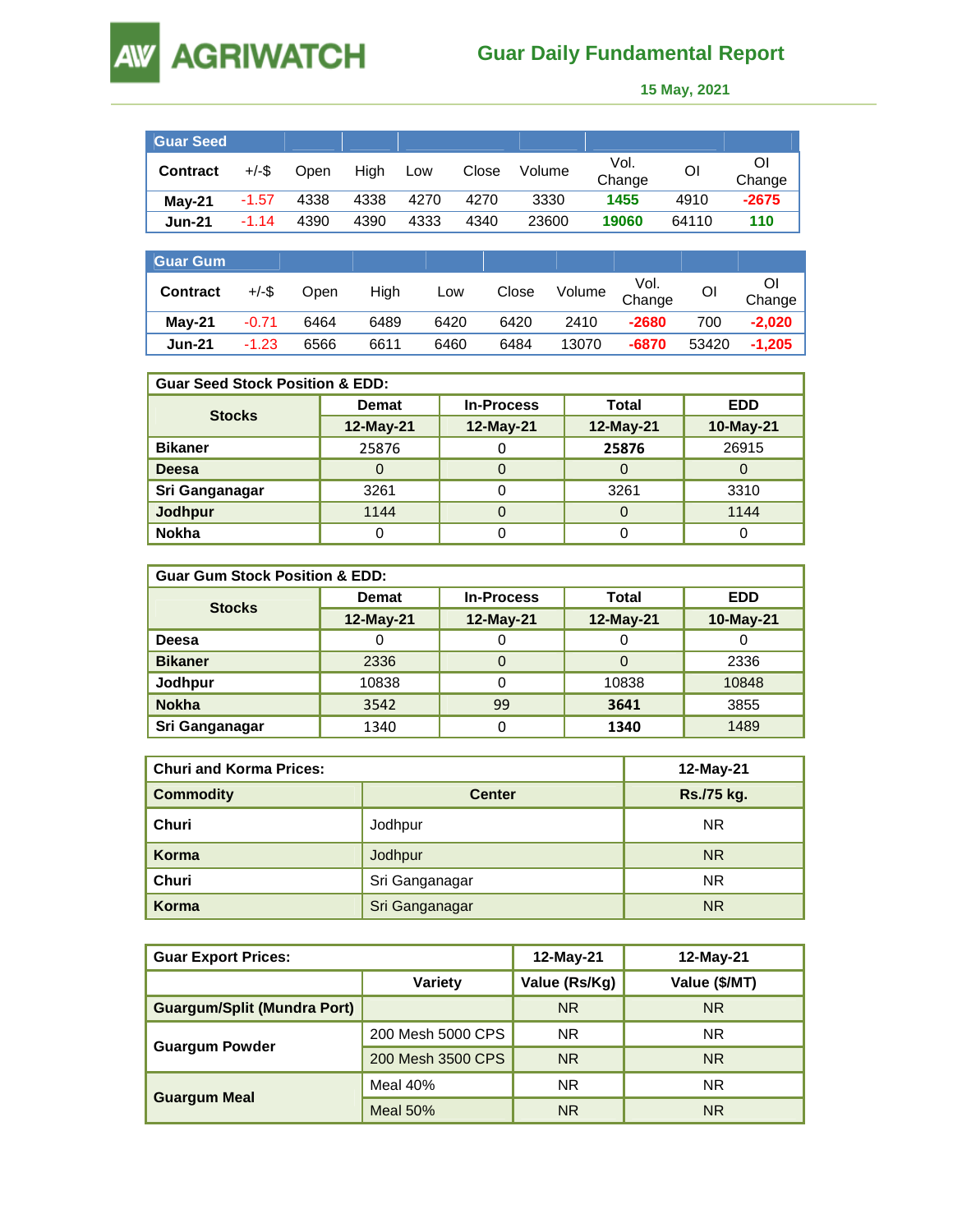

## **Guar Daily Fundamental Report**

 **15 May, 2021** 

| <b>Guar Seed Prices at Key Spot Markets:</b> |                    |                           |           |                 |                |  |
|----------------------------------------------|--------------------|---------------------------|-----------|-----------------|----------------|--|
| <b>Commodity</b>                             |                    |                           |           | Prices (Rs/Qtl) |                |  |
| <b>Guar Seed</b>                             | <b>District</b>    | <b>Centre</b>             | 14-May-21 | 12-May-21       | <b>Change</b>  |  |
|                                              |                    | Jodhpur (Loose)           | <b>NA</b> | <b>NA</b>       |                |  |
|                                              | Jodhpur            | Jodhpur(Delivery)         | <b>NA</b> | <b>NA</b>       |                |  |
|                                              |                    | Sri-Ganganagar(Loose)     | <b>NA</b> | <b>NA</b>       |                |  |
|                                              | Sri-Ganganagar     | Sri-Ganganagar (Delivery) | <b>NA</b> | <b>NA</b>       |                |  |
|                                              |                    | Rawla (Loose)             | <b>NR</b> | <b>NR</b>       |                |  |
|                                              |                    | Gharsana (Loose)          | <b>NA</b> | <b>NA</b>       | ٠              |  |
|                                              |                    | Raisinghnagar (Loose)     | <b>NA</b> | <b>NA</b>       | ٠              |  |
|                                              |                    | Bikaner (Loose)           | Closed    | 4200            |                |  |
| Rajasthan                                    |                    | <b>Bikaner (Delivery)</b> | Closed    | 4410            |                |  |
|                                              |                    | Nokha(Loose)              | Closed    | Closed          | $\blacksquare$ |  |
|                                              | <b>Bikaner</b>     | Nokha (Delivery)          | closed    | closed          |                |  |
|                                              |                    | Khajuwala (Loose)         | Closed    | Closed          |                |  |
|                                              |                    | Khajuwala (Delivery)      | closed    | closed          |                |  |
|                                              |                    | Lunkaransar (Loose)       | Closed    | Closed          | $\blacksquare$ |  |
|                                              |                    | Hanumangarh (Loose)       | <b>NA</b> | <b>NA</b>       |                |  |
|                                              | Hanumangarh        | Hanumangarh (Delivery)    | <b>NA</b> | <b>NA</b>       |                |  |
|                                              |                    | Nohar (Loose)             | <b>NR</b> | <b>NR</b>       | ٠              |  |
|                                              |                    | Pilibanga (Loose)         | NA.       | NA              |                |  |
|                                              | <b>Nagaur</b>      | Nagaur (Loose)            | Closed    | Closed          |                |  |
|                                              | Churu              | Churu (Delivery)          | <b>NA</b> | <b>NA</b>       |                |  |
|                                              | Alwar              | Alwar (Loose)             | <b>NR</b> | NR.             | ٠              |  |
|                                              | <b>Hisar</b>       | Adampur (Loose)           | Closed    | Closed          | ٠              |  |
|                                              |                    | Adampur (Delivery)        | Closed    | Closed          |                |  |
|                                              | <b>Bhiwani</b>     | Bhiwani (Delivery)        | Closed    | Closed          |                |  |
|                                              |                    | Siwani (Loose)            | Closed    | Closed          | ۰              |  |
| Haryana                                      |                    | Sirsa (Loose)             | <b>NA</b> | <b>NA</b>       |                |  |
|                                              | <b>Sirsa</b>       | Dhabwali (Loose)          | <b>NA</b> | <b>NA</b>       |                |  |
|                                              |                    | Dhabwali (Delivery)       | <b>NA</b> | <b>NA</b>       |                |  |
|                                              |                    | Ellanabad (Loose)         | NR.       | NR              | $\blacksquare$ |  |
|                                              | Fatehabad          | Fatehabad (Loose)         | Closed    | Closed          |                |  |
|                                              | <b>Banaskantha</b> | Deesa (Loose)             | <b>NA</b> | <b>NA</b>       |                |  |
|                                              | Patan              | Patan (Loose)             | Closed    | Closed          | $\blacksquare$ |  |
| Gujarat                                      | Rajkot             | Rajkot (Loose)            | <b>NA</b> | Closed          | ۰              |  |
|                                              | Jamnagar           | Dhrol (Loose)             | NA        | <b>NA</b>       |                |  |
| <b>Madhya Pradesh</b>                        | <b>Gwalior</b>     | Dabra (Loose)             | NR.       | NR              |                |  |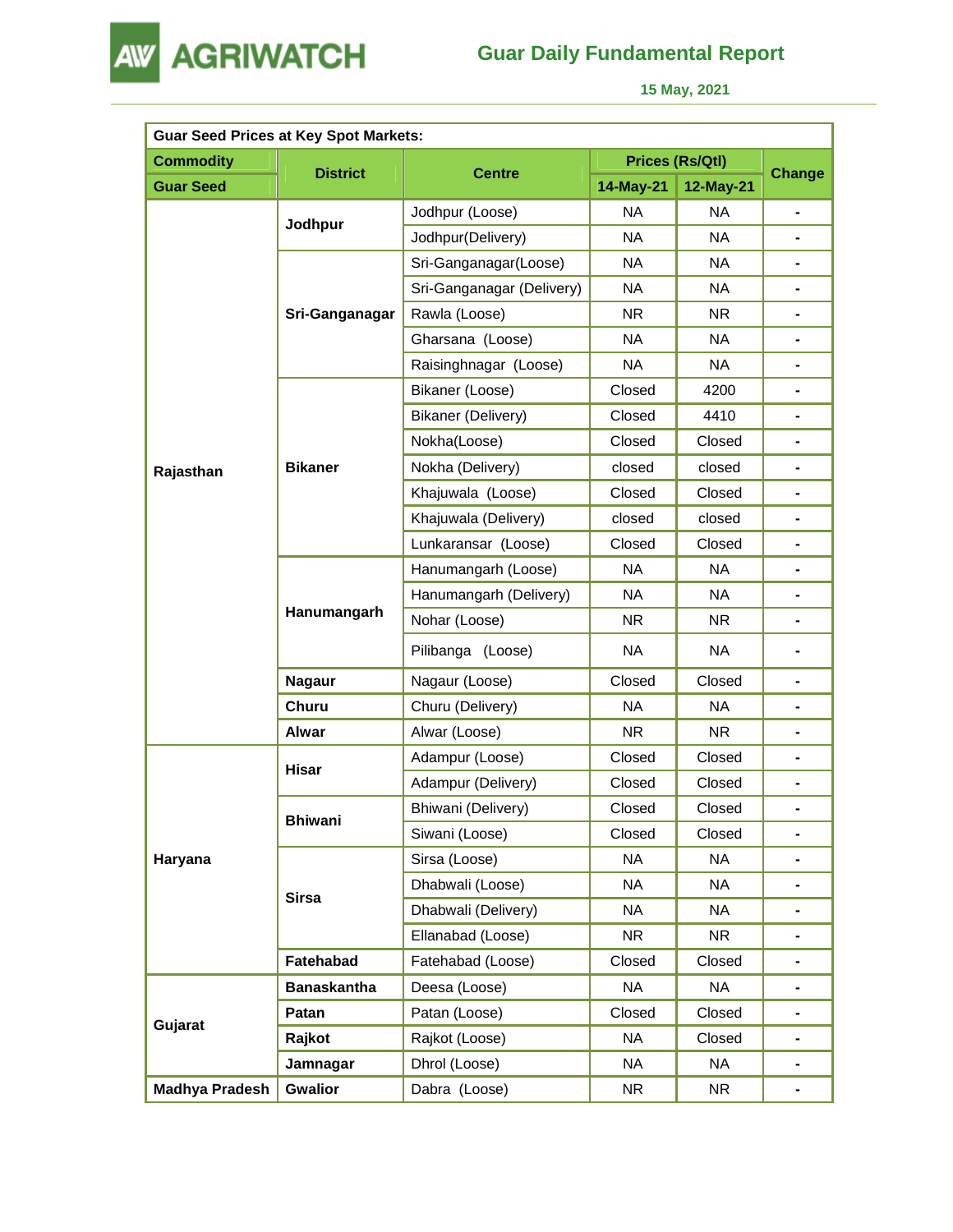

## **Guar Daily Fundamental Report**

 **15 May, 2021** 

| <b>Guar Gum</b> |                  |                 |           |           |   |
|-----------------|------------------|-----------------|-----------|-----------|---|
| Rajasthan       | Jodhpur          | Jodhpur         | <b>NA</b> | NA.       | ۰ |
|                 | <b>Alwar</b>     | Alwar           | <b>NR</b> | NR.       | ۰ |
|                 | Hanumangarh      | Nohar           | <b>NR</b> | <b>NR</b> |   |
|                 | <b>Bhiwani</b>   | Bhiwani         | Closed    | Closed    | ۰ |
| Haryana         | <b>Sirsa</b>     | <b>Sirsa</b>    | <b>NA</b> | <b>NA</b> | - |
|                 |                  | <b>Dhabwali</b> | <b>NA</b> | <b>NA</b> |   |
|                 |                  | Ellanabad       | <b>NR</b> | <b>NR</b> | ۰ |
|                 | <b>Fatehabad</b> | Fatehabad       | Closed    | Closed    | - |

| <b>Guar Seed Arrivals in Key Centers</b> |                    |                 |           |                            |                |  |
|------------------------------------------|--------------------|-----------------|-----------|----------------------------|----------------|--|
| <b>Commodity</b>                         |                    |                 |           | <b>Arrivals (Quintals)</b> | Change         |  |
| <b>Guar Seed</b>                         | <b>District</b>    | <b>Centre</b>   | 14-May-21 | 12-May-21                  |                |  |
|                                          | Jodhpur            | Jodhpur         | <b>NA</b> | <b>NA</b>                  |                |  |
| Sri-Ganganagar                           |                    | Sri-Ganganagar  | <b>NA</b> | <b>NA</b>                  | L.             |  |
|                                          |                    | Rawla           | <b>NR</b> | NR.                        | Ξ.             |  |
|                                          | Gharsana           | <b>NA</b>       | <b>NA</b> | $\blacksquare$             |                |  |
|                                          |                    | Raisinghnagar   | <b>NA</b> | <b>NA</b>                  | $\blacksquare$ |  |
|                                          |                    | <b>Bikaner</b>  | Closed    | 250                        |                |  |
|                                          | <b>Bikaner</b>     | Nokha           | Closed    | Closed                     | ۰              |  |
| Rajasthan                                |                    | Khajuwala       | Closed    | Closed                     |                |  |
|                                          |                    | Lunkaransar     | Closed    | Closed                     | $\blacksquare$ |  |
|                                          |                    | Hanumangarh     | <b>NA</b> | <b>NA</b>                  | ٠              |  |
|                                          | Hanumangarh        | Nohar           | <b>NR</b> | NR.                        |                |  |
|                                          |                    | Pilibanga       | <b>NA</b> | <b>NA</b>                  | ä,             |  |
|                                          | <b>Nagaur</b>      | Nagaur          | Closed    | Closed                     |                |  |
|                                          | Churu              | Churu           | <b>NA</b> | <b>NA</b>                  | $\blacksquare$ |  |
|                                          | Alwar              | Alwar           | <b>NR</b> | <b>NR</b>                  | $\blacksquare$ |  |
|                                          | <b>Hisar</b>       | Adampur         | Closed    | Closed                     | ٠              |  |
|                                          | <b>Bhiwani</b>     | <b>Bhiwani</b>  | Closed    | Closed                     | ٠              |  |
|                                          |                    | Siwani          | Closed    | Closed                     |                |  |
| Haryana                                  |                    | <b>Sirsa</b>    | <b>NA</b> | <b>NA</b>                  | ۰              |  |
|                                          | <b>Sirsa</b>       | <b>Dhabwali</b> | <b>NA</b> | <b>NA</b>                  |                |  |
|                                          |                    | Ellanabad       | <b>NR</b> | NR.                        | $\blacksquare$ |  |
|                                          | Fatehabad          | Fatehabad       | Closed    | Closed                     | ۰              |  |
|                                          | <b>Banaskantha</b> | Deesa           | <b>NA</b> | <b>NA</b>                  |                |  |
|                                          | Patan              | Patan           | Closed    | Closed                     | ٠              |  |
| Gujarat                                  | Rajkot             | Rajkot          | <b>NA</b> | Closed                     |                |  |
|                                          | Jamnagar           | <b>Dhrol</b>    | <b>NA</b> | <b>NA</b>                  | $\blacksquare$ |  |